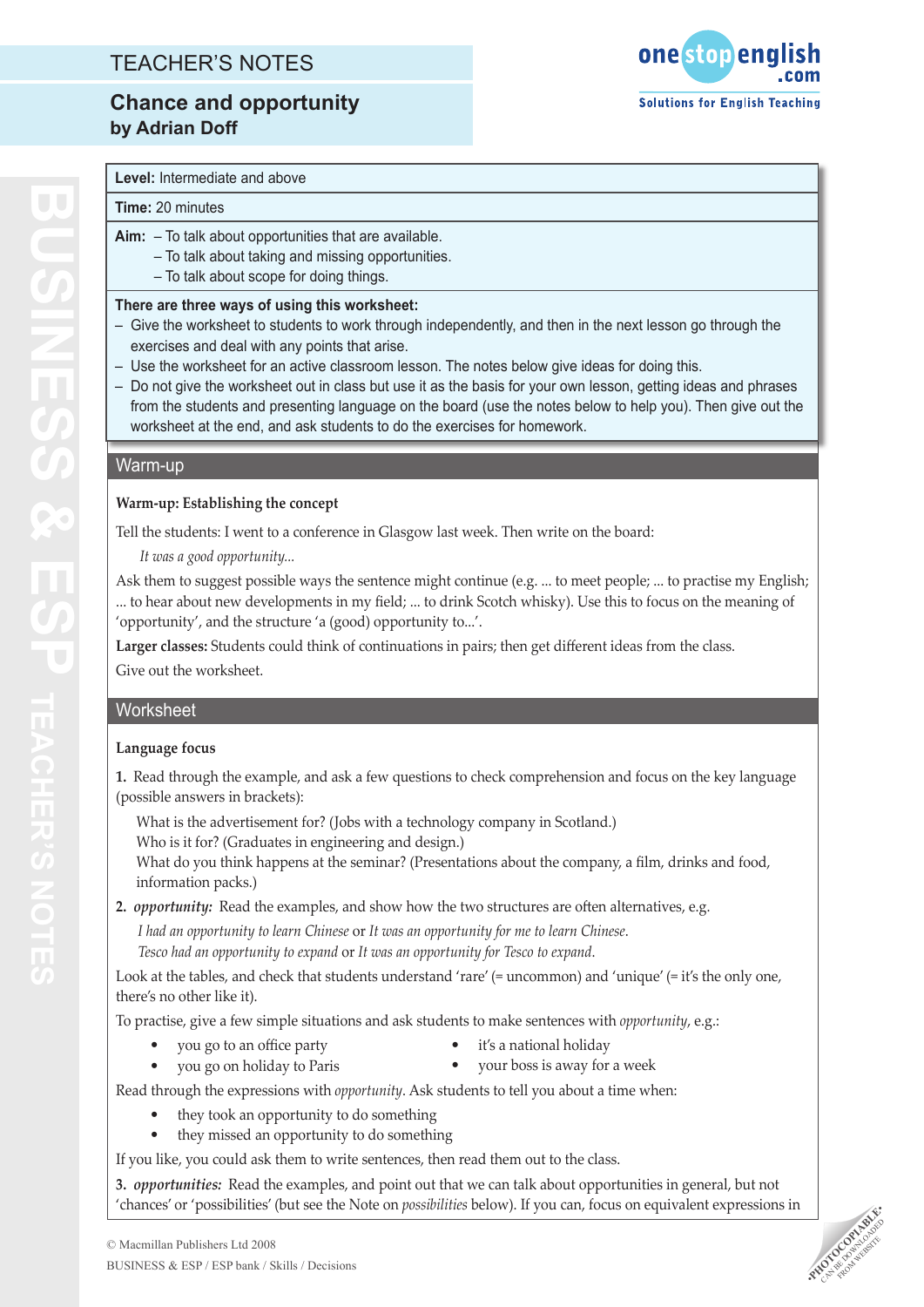## TEACHER'S NOTES

# **Chance and opportunity by Adrian Doff**



students' own language, so they can compare them with English.

- Read through the table, and ask students to explain them or give examples:
- *business opportunities* = opportunities to make new contacts, sell new products, expand into new markets *•*
- *career opportunities* = opportunities to get a better job, be promoted, be given more responsibility *•*
- *job / employment opportunities* = opportunities to find work, get a new job *•*
- *investment opportunities* = opportunities to invest money, e.g. in houses, in a company, in diamonds, in antiques, in a developing economy *•*
- **4.** *scope:* Read the examples, and give a few others of your own. Point out that we say:
	- (There's) scope for + noun: scope for improvement
	- **or:** (There's) scope for + *-ing*: scope for improving your work

Ask students a few questions, using the word 'scope':

Do you think your job gives you plenty of scope for creativity, or not much? What about you flat or house? Is there scope for improving it or changing it? What about this town? Is there scope for improvement or change? In what way? What could people do?

**Note:** *Possibilities* is often used to mean 'possible courses of action'.

There are various possibilities. We could arrange a face-to-face meeting, we could set up a video conference, or we could just talk on the phone.

We often use *chances* in sentences like:

Her chances of getting into Oxford University are quite good. (= she has a good chance of getting in.)

## **Practice**

## **1. Talk or write:**

Students write sentences. Then ask them to read out what they have written.

**Alternative:** Give students a few moments to think about opportunities in their job, and possibly make a few notes. Then ask them in turn to tell you about them.

**Larger classes:** Do this as pairwork, then ask a few students what their partner told them.

## **2. Exercise:**

Do the exercises together round the class; or let students do it alone or in pairs, then go through it together.

## **Answers:**

- They had a good opportunity to expand into the USA, but they missed it by being too cautious. a)
- b) If you're in Paris, you should <u>take</u> the opportunity <u>to</u> visit the Louvre.
- c) In advertising, there's plenty of scope for creativity.
- d) The conference was a good opportunity <u>for</u> me **to get** to know my colleagues in London.
- Unemployment in IT is low, so there aren't many employment opportunities (or job opportunities) at the moment. e)

## **Other language areas you could explore:**

- **1. other uses of the word 'chance' and related expressions** 
	- *take a chance, take a lot of chances (= risks) •*
	- *by chance (= by accident); a chance meeting (= accidental) •*
- **2. uses of the word 'possibility'** 
	- *There's a possibility that he's ill. (= maybe is ill) •*
	- *There are various possibilities. (= things you might do, possible explanations) •*